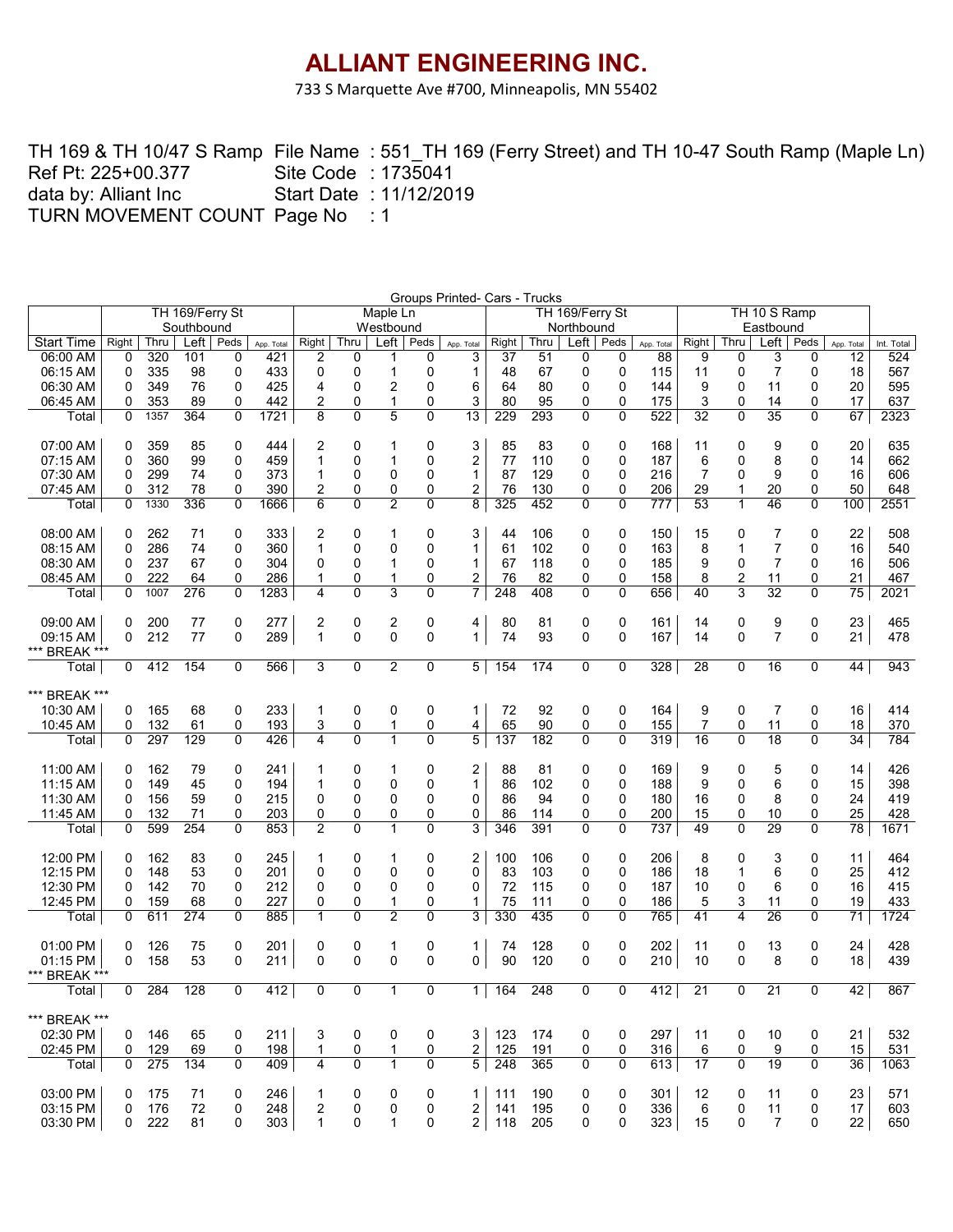733 S Marquette Ave #700, Minneapolis, MN 55402

TH 169 & TH 10/47 S Ramp File Name:551\_TH 169 (Ferry Street) and TH 10-47 South Ramp (Maple Ln) Site Code : 1735041 Start Date : 11/12/2019 TURN MOVEMENT COUNT Page No : 2 Ref Pt: 225+00.377 data by: Alliant Inc

|                    | Groups Printed- Cars - Trucks<br>TH 10 S Ramp |      |                 |             |            |                |              |           |          |                |       |      |                 |          |            |       |      |      |             |            |            |
|--------------------|-----------------------------------------------|------|-----------------|-------------|------------|----------------|--------------|-----------|----------|----------------|-------|------|-----------------|----------|------------|-------|------|------|-------------|------------|------------|
|                    |                                               |      | TH 169/Ferry St |             |            |                |              | Maple Ln  |          |                |       |      | TH 169/Ferry St |          |            |       |      |      |             |            |            |
|                    |                                               |      | Southbound      |             |            |                |              | Westbound |          |                |       |      | Northbound      |          |            |       |      |      |             |            |            |
| <b>Start Time</b>  | Right                                         | Thru | Left            | Peds        | App. Total | Right          | Thru         | Left      | Peds     | App. Total     | Right | Thru | Left            | Peds     | App. Total | Right | Thru | Left | Peds        | App. Total | Int. Total |
| 03:45 PM           | 0                                             | 193  | 54              | $\mathbf 0$ | 247        | $\overline{2}$ | 0            | 0         | 0        | 2              | 134   | 195  | 0               | 0        | 329        | 11    |      | 14   | 0           | 26         | 604        |
| Total              | 0                                             | 766  | 278             | 0           | 1044       | 6              | $\mathbf{0}$ |           | 0        | $\overline{7}$ | 504   | 785  | 0               | 0        | 1289       | 44    |      | 43   | $\Omega$    | 88         | 2428       |
|                    |                                               |      |                 |             |            |                |              |           |          |                |       |      |                 |          |            |       |      |      |             |            |            |
| 04:00 PM           | 0                                             | 171  | 74              | $\Omega$    | 245        |                | 0            | 2         | 0        | 3              | 165   | 164  | 0               | 0        | 329        |       | 0    | 11   | 0           | 18         | 595        |
| 04:15 PM           | 0                                             | 196  | 69              | $\Omega$    | 265        | 3              | 0            |           | 0        | 4              | 180   | 200  | 0               | 0        | 380        | 5     | 0    | 11   | 0           | 16         | 665        |
| 04:30 PM           | 0                                             | 221  | 87              | 0           | 308        |                | 0            |           | 0        |                | 160   | 184  | 0               | 0        | 344        | 10    | 0    | 14   | 0           | 24         | 677        |
| 04:45 PM           | 0                                             | 195  | 73              | 0           | 268        | 0              | 0            |           | 0        |                | 175   | 166  | 0               | 0        | 341        | 11    | 0    | 11   | 0           | 22         | 632        |
| Total              | 0                                             | 783  | 303             | 0           | 1086       | 5              | 0            | 4         | $\Omega$ | 9              | 680   | 714  | 0               | 0        | 1394       | 33    | 0    | 47   | 0           | 80         | 2569       |
|                    |                                               |      |                 |             |            |                |              |           |          |                |       |      |                 |          |            |       |      |      |             |            |            |
| 05:00 PM           | $\Omega$                                      | 236  | 78              | 0           | 314        | 0              | 0            | 0         | 0        | 0              | 158   | 157  | 0               | 0        | 315        | 11    | 0    | 10   | 0           | 21         | 650        |
| 05:15 PM           | 0                                             | 187  | 66              | 0           | 253        |                | 0            |           | 0        | 2              | 175   | 184  | 0               | 0        | 359        | 10    | 0    | 11   | 0           | 21         | 635        |
| 05:30 PM           | $\Omega$                                      | 189  | 80              | 0           | 269        | 0              | $\mathbf{0}$ | 0         | 0        | $\Omega$       | 154   | 174  | 0               | 0        | 328        | 3     | 0    | 5    | $\mathbf 0$ | 8          | 605        |
| 05:45 PM           | 0                                             | 165  | 63              | 0           | 228        | 0              | 0            | 0         | 0        | 0              | 135   | 180  | 0               | 0        | 315        |       |      | 8    | 0           | 16         | 559        |
| Total              | 0                                             | 777  | 287             | 0           | 1064       | 1              | $\Omega$     |           | 0        | 2              | 622   | 695  | 0               | 0        | 1317       | 31    | 1    | 34   | 0           | 66         | 2449       |
|                    |                                               |      |                 |             |            |                |              |           |          |                |       |      |                 |          |            |       |      |      |             |            |            |
| <b>Grand Total</b> | 0                                             | 8498 | 2917            | 0           | 11415      | 44             | 0            | 24        | 0        | 68             | 3987  | 5142 | 0               | 0        | 9129       | 405   | 10   | 366  | 0           | 781        | 21393      |
| Apprch %           | 0                                             | 74.4 | 25.6            | 0           |            | 64.7           | 0            | 35.3      | 0        |                | 43.7  | 56.3 | 0               | 0        |            | 51.9  | 1.3  | 46.9 | 0           |            |            |
| Total %            | 0                                             | 39.7 | 13.6            | 0           | 53.4       | 0.2            | 0            | 0.1       | 0        | 0.3            | 18.6  | 24   | 0               | 0        | 42.7       | 1.9   | 0    | 1.7  | 0           | 3.7        |            |
| Cars               | 0                                             | 8282 | 2790            | 0           | 11072      | 39             | $\Omega$     | 22        | $\Omega$ | 61             | 3868  | 4891 | 0               | $\Omega$ | 8759       | 364   | 7    | 345  | $\Omega$    | 716        | 20608      |
| % Cars             |                                               | 97.5 | 95.6            | 0           | 97         | 88.6           | 0            | 91.7      | 0        | 89.7           | 97    | 95.1 | 0               | 0        | 95.9       | 89.9  | 70   | 94.3 | 0           | 91.7       | 96.3       |
| Trucks             | 0                                             | 216  | 127             | 0           | 343        | 5              | 0            | 2         | 0        |                | 119   | 251  | 0               | 0        | 370        | 41    | 3    | 21   | 0           | 65         | 785        |
| % Trucks           | 0                                             | 2.5  | 4.4             | 0           | 3          | 11.4           |              | 8.3       | 0        | 10.3           | 3     | 4.9  | 0               | 0        | 4.1        | 10.1  | 30   | 5.7  | 0           | 8.3        | 3.7        |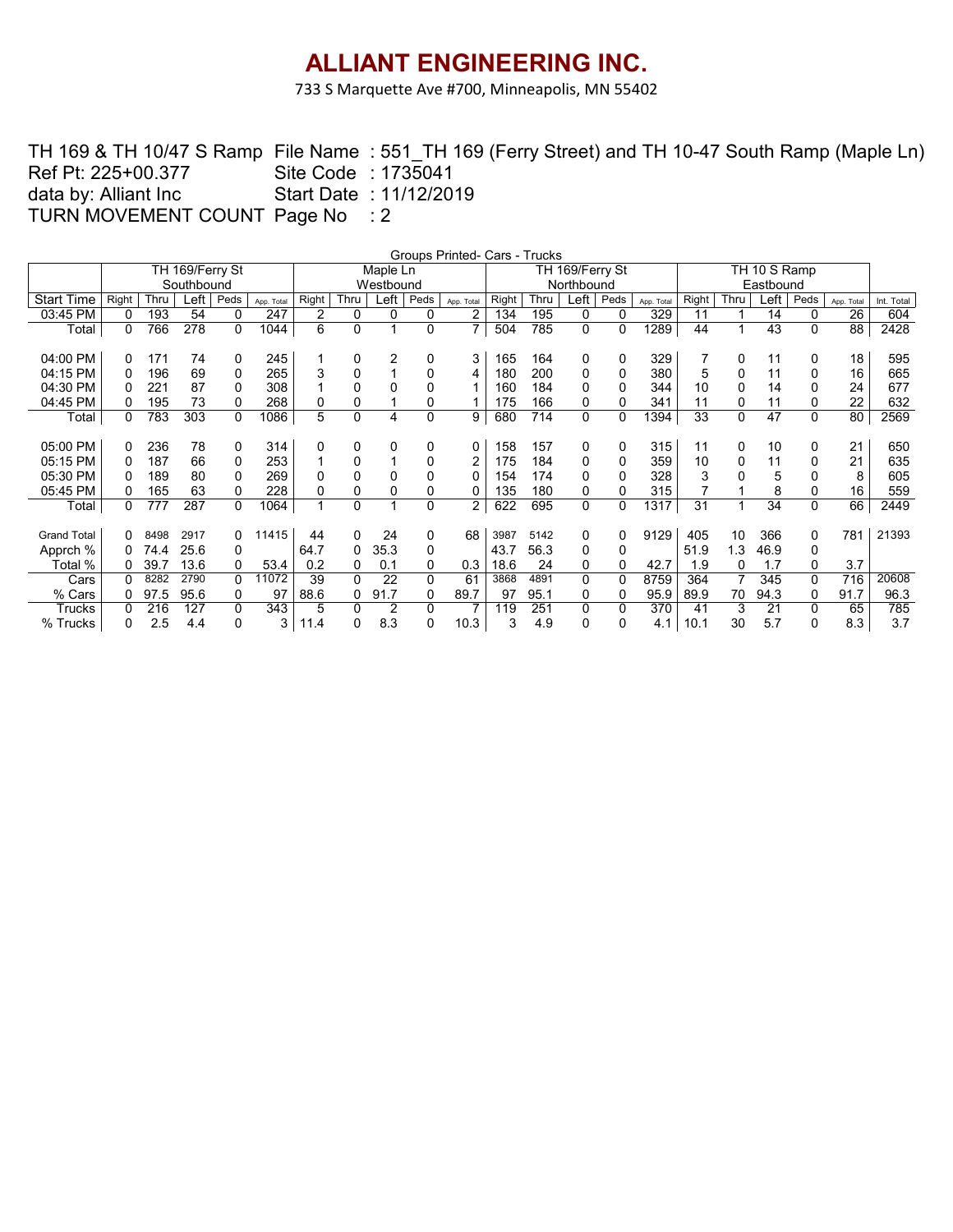733 S Marquette Ave #700, Minneapolis, MN 55402

TH 169 & TH 10/47 S Ramp File Name:551\_TH 169 (Ferry Street) and TH 10-47 South Ramp (Maple Ln) Site Code : 1735041 Start Date : 11/12/2019 TURN MOVEMENT COUNT Page No : 3 Ref Pt: 225+00.377 data by: Alliant Inc

|                                                            |            |      | TH 169/Ferry St |      |            | Maple Ln  |      |      |      |            |       |      | TH 169/Ferry St |      |            |       |      |      |      |            |            |
|------------------------------------------------------------|------------|------|-----------------|------|------------|-----------|------|------|------|------------|-------|------|-----------------|------|------------|-------|------|------|------|------------|------------|
|                                                            |            |      | Southbound      |      |            | Westbound |      |      |      |            |       |      | Northbound      |      |            |       |      |      |      |            |            |
| <b>Start Time</b>                                          | Right      | Thru | ∟eft '          | Peds | App. Total | Right     | Thru | Left | Peds | App. Total | Right | Thru | Left l          | Peds | App. Total | Right | Thru | Left | Peds | App. Total | Int. Total |
| Peak Hour Analysis From 06:00 AM to 09:45 AM - Peak 1 of 1 |            |      |                 |      |            |           |      |      |      |            |       |      |                 |      |            |       |      |      |      |            |            |
| Peak Hour for Entire Intersection Begins at 07:00 AM       |            |      |                 |      |            |           |      |      |      |            |       |      |                 |      |            |       |      |      |      |            |            |
| 07:00 AM                                                   |            | 359  | 85              |      | 444        |           |      |      |      | 3          | 85    | 83   |                 |      | 168        |       |      |      |      | 20         | 635        |
| 07:15 AM                                                   | $\Omega$   | 360  | 99              |      | 459        |           |      |      |      |            |       | 110  |                 |      | 187        |       |      | 8    | 0    | 14         | 662        |
| 07:30 AM                                                   |            | 299  | 74              |      | 373        |           |      |      |      |            | 87    | 129  |                 |      | 216        |       |      |      | 0    | 16         | 606        |
| 07:45 AM                                                   |            | 312  | 78              |      | 390        |           |      |      |      |            | 76    | 130  |                 |      | 206        | 29    |      | 20   | 0    | 50         | 648        |
| <b>Total Volume</b>                                        | $^{\circ}$ | 1330 | 336             |      | 1666       | 6         |      |      |      | 8          | 325   | 452  |                 |      |            | 53    |      | 46   | 0    | 100        | 2551       |
| % App. Total                                               |            | 79.8 | 20.2            |      |            | 75        |      | 25   |      |            | 41.8  | 58.2 |                 |      |            | 53    |      | 46   | 0    |            |            |
| PHF                                                        | 00C        | 924  | .848            | 000. | .907       | 75C       | 00C  | .500 | 000  | .667       | .934  | .869 | .000            | 000  | .899       | .457  | 250  | 575  | 000  | .500       | .963       |

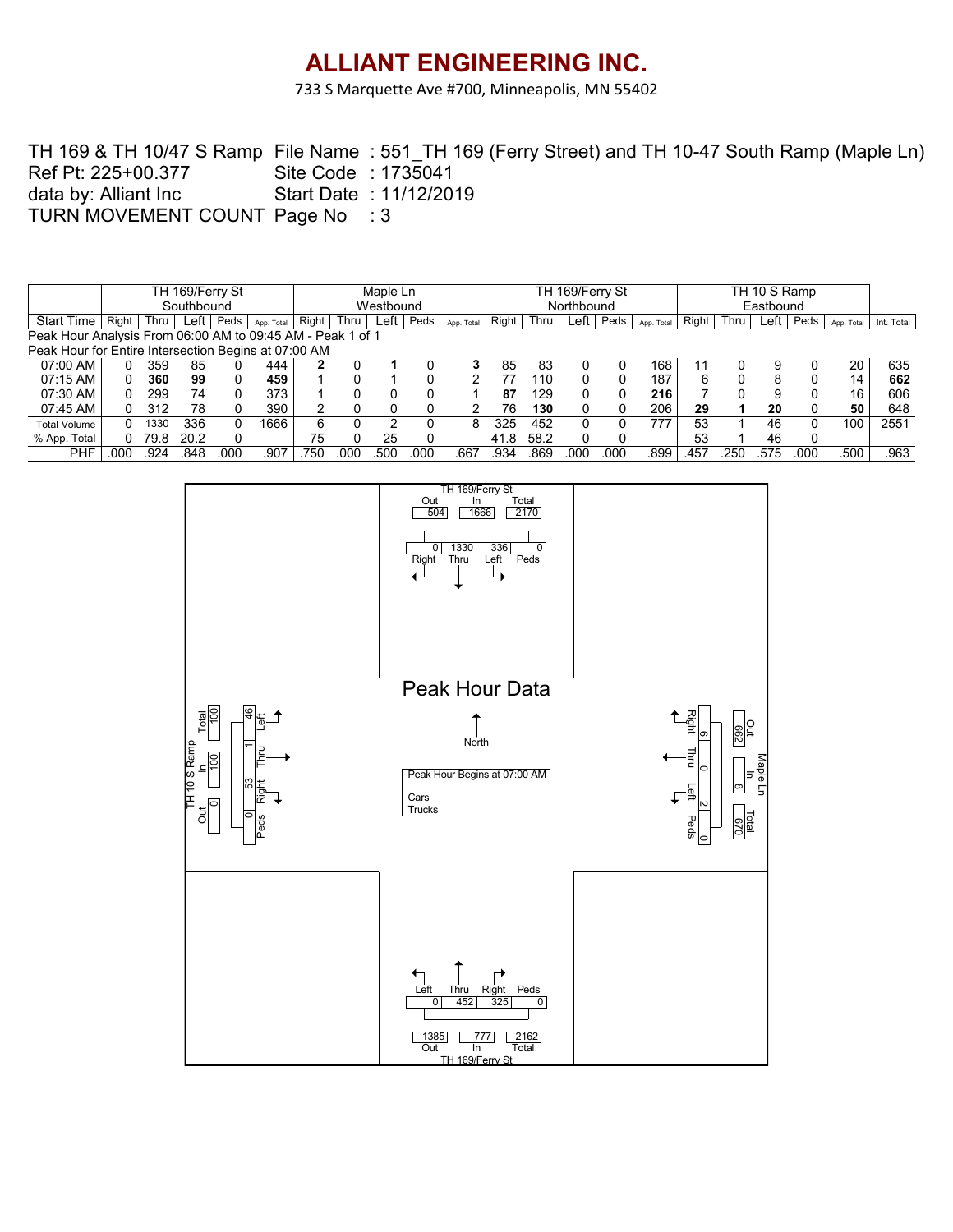733 S Marquette Ave #700, Minneapolis, MN 55402

TH 169 & TH 10/47 S Ramp File Name:551\_TH 169 (Ferry Street) and TH 10-47 South Ramp (Maple Ln) Site Code : 1735041 Start Date : 11/12/2019 TURN MOVEMENT COUNT Page No : 4 Ref Pt: 225+00.377 data by: Alliant Inc

|                                                            |       |      | TH 169/Ferry St |      |            | Maple Ln  |             |      |      |            | TH 169/Ferry St |      |      |      |            |       | TH 10 S Ramp |      |          |            |            |  |
|------------------------------------------------------------|-------|------|-----------------|------|------------|-----------|-------------|------|------|------------|-----------------|------|------|------|------------|-------|--------------|------|----------|------------|------------|--|
|                                                            |       |      | Southbound      |      |            | Westbound |             |      |      |            | Northbound      |      |      |      |            |       | Eastbound    |      |          |            |            |  |
| <b>Start Time</b>                                          | Right | Thru | Left            | Peds | App. Total | Right     | <b>Thru</b> | Left | Peds | App. Total | Right           | Thru | Left | Peds | App. Total | Right | Thru         | Left | Peds     | App. Total | Int. Total |  |
| Peak Hour Analysis From 10:00 AM to 01:45 PM - Peak 1 of 1 |       |      |                 |      |            |           |             |      |      |            |                 |      |      |      |            |       |              |      |          |            |            |  |
| Peak Hour for Entire Intersection Begins at 12:00 PM       |       |      |                 |      |            |           |             |      |      |            |                 |      |      |      |            |       |              |      |          |            |            |  |
| 12:00 PM                                                   |       | 162  | 83              |      | 245        |           |             |      |      |            | 100             | 106  |      |      | 206        |       |              |      |          | 11         | 464        |  |
| 12:15 PM                                                   |       | 148  | 53              |      | 201        |           |             |      |      |            | 83              | 103  |      |      | 186        | 18    |              |      |          | 25         | 412        |  |
| 12:30 PM                                                   |       | 142  | 70              |      | 212        |           |             |      |      |            | 72              | 115  |      |      | 187        | 10    |              |      | 0        | 16         | 415        |  |
| 12:45 PM                                                   |       | 159  | 68              |      | 227        |           |             |      |      |            | 75              | 111  |      |      | 186        |       |              | 11   | $\Omega$ | 19         | 433        |  |
| <b>Total Volume</b>                                        |       | 611  | 274             |      | 885        |           |             |      |      |            | 330             | 435  |      |      | 765        | 41    | 4            | 26   |          | 71         | 1724       |  |
| % App. Total                                               |       | 69   | 31              |      |            | 33.3      |             | 66.7 |      |            | 43.1            | 56.9 |      |      |            | 57.7  | 5.6          | 36.6 | 0        |            |            |  |
| PHF                                                        | 000   | .943 | 825             | 00C  | .903       | 250       | 00C         | .500 | 000  | .375       | .825            | 946  | .000 | 000  | 928        | .569  | 333          | .591 | 000      | .710       | .929       |  |